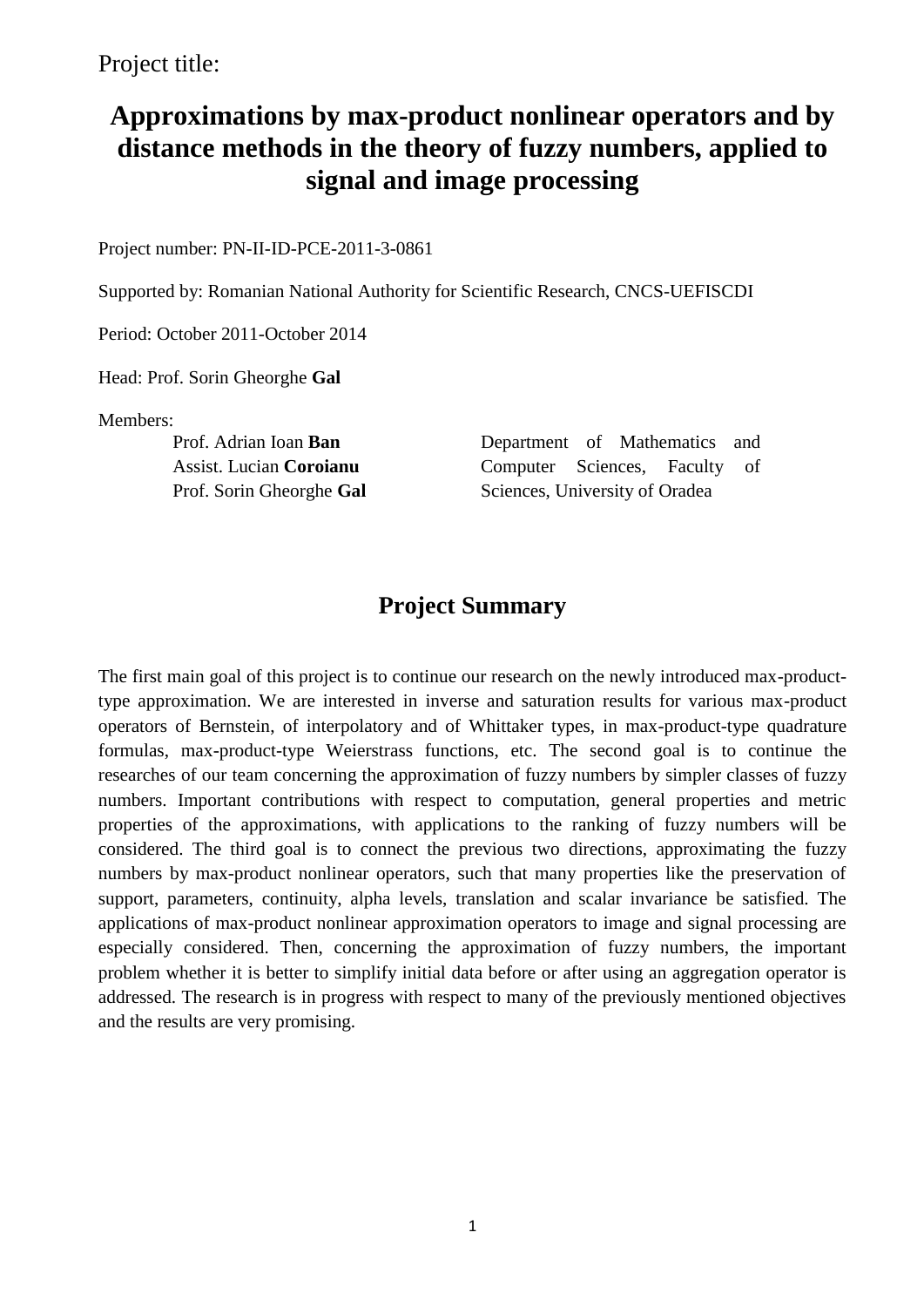# **Main results in the project (5.10.2011-20.10.2013)**

### **I. Papers published or accepted for publication :**

1. Coroianu, L. and Gal, S.G., Approximation by max-product sampling operators based on sinctype kernels, Sampling Theory in Signal and Image Processing, 10 (2011), pp. 211-230 (Mathematical Reviews & Zentralblatt fur Mathematik) (**Scimago Journal & Coutry Rank/SJR 0.043**).

2. Coroianu, L., Lipschitz functions and fuzzy number approximations, Fuzzy Sets and Systems, 200 (2012), pp. 116-135 (**impact factor 1.759, score of relative influence 1.04973**).

3. Ban, A.I. and Ban, O., Optimization and extensions of a fuzzy multicriteria decision making method and applications to selection of touristic destinations, Expert Systems with Applications, 39 (2012), pp. 7216-7225 (**impact factor 2.203, score of relative influence 1.02265**).

4. Farhadinia, B. and Ban, A.I., Developing new similarity measures of generalized intuitionistic fuzzy numbers and generalized interval-valued fuzzy numbers from similarity measures of generalized fuzzy numbers, Mathematical and Computer Modeling, 57 (2013), pp. 812-825 (**impact factor 1.346, score of relative influence 0.88819**).

5. Ban, A. and Coroianu, L., Nearest interval, triangular and trapezoidal approximations of a fuzzy number preserving ambiguity, International Journal of Approximate Reasoning, 53 (2012), pp. 805-836 (**impact factor 1.948, score of relative influence 1.13384**).

6. Balaj, M., Coroianu, L., Gal, S. G. and Muresan, S., Iterations and fixed points for the Bernstein max-product operator, Fixed Point Theory (Cluj), 14 (2013), pp. 39-52**.** (**impact factor 0.779, score of relative influence: 0.238**).

7. Ban, A., Bica, A. and Coroianu, L., Metric properties of the extended weighted semi-trapezoidal approximations of fuzzy numbers and their applications, S. Greco et al. (Eds.), IPMU 2012, Part III, Advances in Computational Intelligence, Commmunications in Computer and Information Science, vol. 299, pp. 29-38, Springer-Verlag, Berlin, Heidelberg, 2012 (**ISI Proceedings**).

8. Ban, A. and Coroianu, L., Weighted semi-trapezoidal approximation of a fuzzy number preserving the weighted ambiguity, S. Greco et al. (Eds.), IPMU 2012, Part III, Advances in Computational Intelligence, Commmunications in Computer and Information Science, vol. 299, pp. 49-58, Springer-Verlag, Berlin, Heidelberg, 2012 (**ISI Proceedings**).

9. Coroianu, L., Gagolewski, M. and Grzegorzewski, P., Nearest piecewise linear approximation of a fuzzy number, Fuzzy Sets and Systems, in press, <http://dx.doi.org/10.1016/j.fss.2013.02.005> (**impact factor 1.759, score of relative influence 1.04973**).

10. Coroianu, L. and Gal, S.G., Saturation results for the Lagrange max-product interpolation operator based on equidistant knots, Revue d'Analyse Numerique et Theorie Approximation (Cluj), **Editura Academiei**, Tome 41(2012), No. 1, 27-41 (Mathematical Reviews & Zentralblatt fur Mathematik).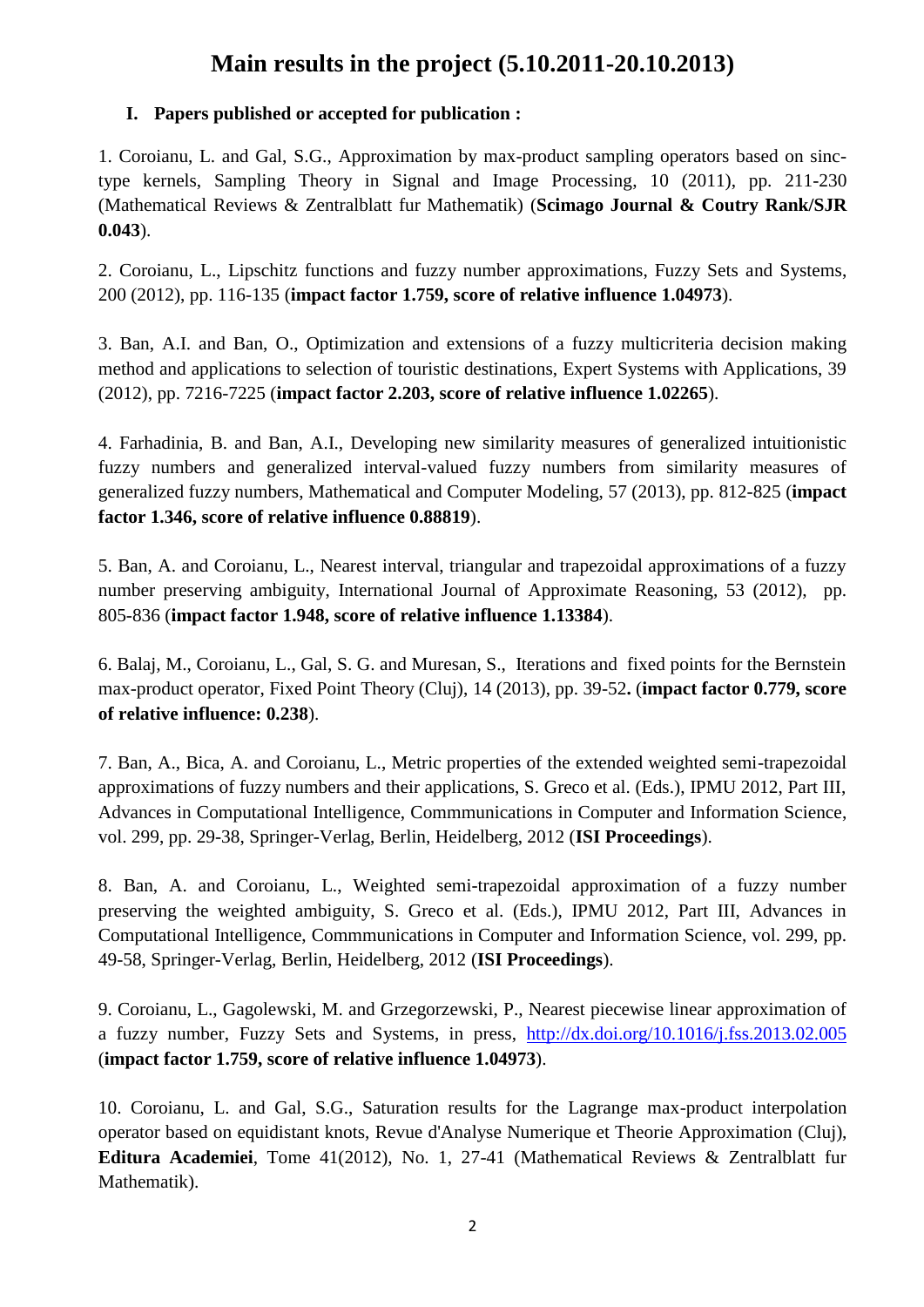11. Coroianu, L. and Gal, S.G., Global smoothness preservation by some nonlinear max‐product operators, Matematicki Vesnik, 64 (2012), pp. 303-315 (Mathematical Reviews & Zentralblatt fur Mathematik).

12. Coroianu, L. and Gal, S.G., Saturation results for the truncated max-product sampling operators based on sinc and Fejer-type kernels, Sampling Theory in Signal and Image Processing, Vol. 11, No. 1, 2012, pp. 113-132. (Mathematical Reviews & Zentralblatt fur Mathematik). (**Scimago Journal & Coutry Rank/SJR 0.043)**

13. Coroianu, L. and Gal, S.G., Localization results for the Meyer-Konig and Zeller max-product operator, Numerical Functional Analysis and Optimization, 34(7)(2013), 713-727. (**impact factor 0.71**, **score of relative influence 0.57298**)

14. Coroianu, L. and Gal, S.G., Localization results for the Lagrange max-product interpolation operator based on equidistant knots, Revue d'Anal. Numer. Theor. Approx. (Cluj), **Editura Academiei Romane**, 42 (2013), no. 2, under press. (Mathematical Reviews & Zentralblatt fur Mathematik).

15. Bede, B., Coroianu, L. and Gal, S.G., Approximation of fuzzy numbers by max-product Bernstein operators, Fuzzy Sets and Systems, accepted for publication, available online at [http://dx.doi.org/10.1016/j.fss.2013.04.010.](http://dx.doi.org/10.1016/j.fss.2013.04.010) (**impact factor 1.759, score of relative influence 1.04973)**

16. Ban, A., Coroianu, L. and Grzegorzewski, P., A fixed-shape fuzzy median of a fuzzy sample, Advances in Intelligent Systems Research (Proceedings of the 8<sup>th</sup> Conference of the European Society for Fuzzy Logic and Technology, Milano 2013), pp.215-222, Atlantis Press, 2013. (**ISI Proceedings**).

17. Coroianu, L. and Gal, S.G., Saturation and inverse results for the Bernstein max-product operator, Periodica Mathematica Hungarica, accepted for publication (**impact factor 0.261, score of relative influence: ---**)

18. Ban, A. and Coroianu, L., Existence, uniqueness and continuity of trapezoidal approximations of fuzzy numbers under a general condition, Fuzzy Sets and Systems, accepted for publication, available online at http://dx.doi.org/10.1016/j.fss.2013.07.004. (**impact factor 1.759, score of relative influence 1.04973).**

19. Coroianu, L., Fullér, R, On multiplication of interactive fuzzy numbers, 11th IEEE International Symposium on Intelligent Systems and Informatics (SISY 2013), September 26-28, 2013, Subotica, Serbia, ISBN: 978-1-4799-0305-4, pp. 181-185 (**IEEE**).

20. Coroianu, L., Fullér, R., On additivity of the weighted possibilistic mean operator, 14th IEEE International Symposium on Computational Intelligence and Informatics (CINTI 2013), November 19-21, 2013, Budapest, Hungary, acceptata (**IEEE**).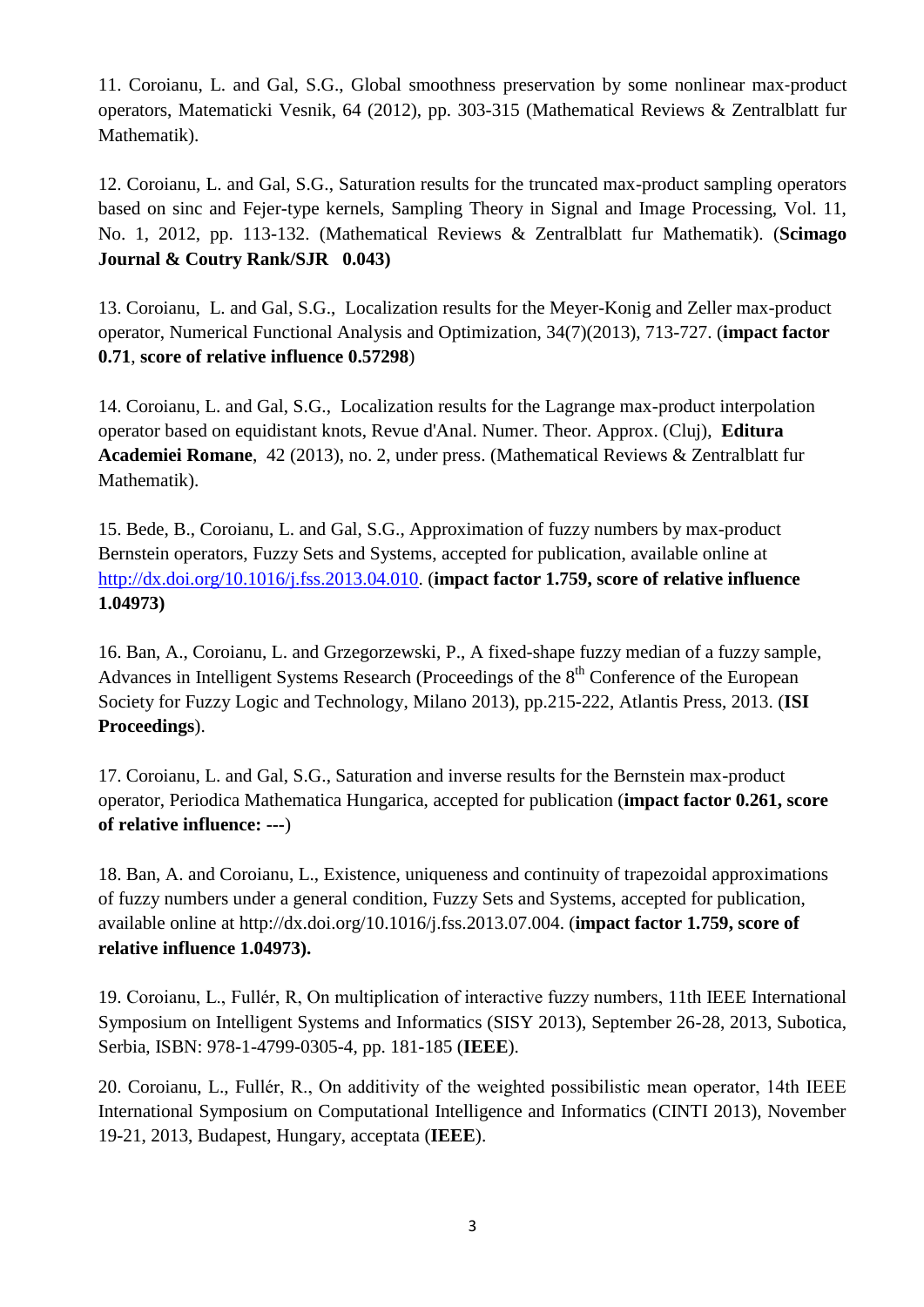### **II. Papers submitted for publication :**

1. Coroianu, L. and Gal, S.G., Localization results for the Bernstein max-product operator, 10 pagini.

2. Coroianu, L., Necessary and sufficient conditions for the equality of the interactive and standard sum of two fuzzy numbers, 28 pagini.

3. Bede, B., Coroianu, L. and Gal, S.G., Approximation and shape preserving properties of the maxproduct Bernstein operators of two variables, 20 pagini.

4. Coroianu, L. and Gal, S.G., Saturation results for the Meyer-Konig and Zeller max-product operator, 20 pagini .

5. Coroianu, L., On the continuity of solutions of quadratic programs, 22 pagini.

6. Ban, A.I. and Coroianu, L., Simplifying the search for efficient ranking of fuzzy numbers, 34 pagini.

7. Ban, A.I., Weighted semi-trapezoidal approximation of a fuzzy number preserving the alphalevel and mean core, 21 pagini.

8. Gal, S.G., A possibilistic approach of the max-product Bernstein kind operators, 10 pagini.

#### **III. Papers and books in progress :**

1. Bede, B., Coroianu, L. and Gal, S.G., Approximation by max-product triangular Bernstein operators of two variables.

2. Bede, B., Coroianu, L. and Gal, S.G. , Weierstrass functions of max-product type.

3. Bede, B., Coroianu, L. and Gal, S.G. , "Approximation by Max-Product Type Operators and Applications", **book manuscript, aprox. 419 pages**.

4. Coroianu, L., Gagolewski, M. and Grzegorzewski, P., Nearest piecewise approximation of fuzzy numbers-general case.

5. Ban, A.I., Coroianu, L. and Khastan, A., Conditioned weighted L-R approximations of fuzzy numbers.

6. Ban, A.I., Coroianu, L. and Grzegorzewski, P., "Approximations of Fuzzy Numbers and Their Applications", **book manuscript, aprox. 390 pages**.

7. Ban, A.I. and Coroianu, L., Discontinuity of the trapezoidal fuzzy number-valued operators preserving alpha-cut.